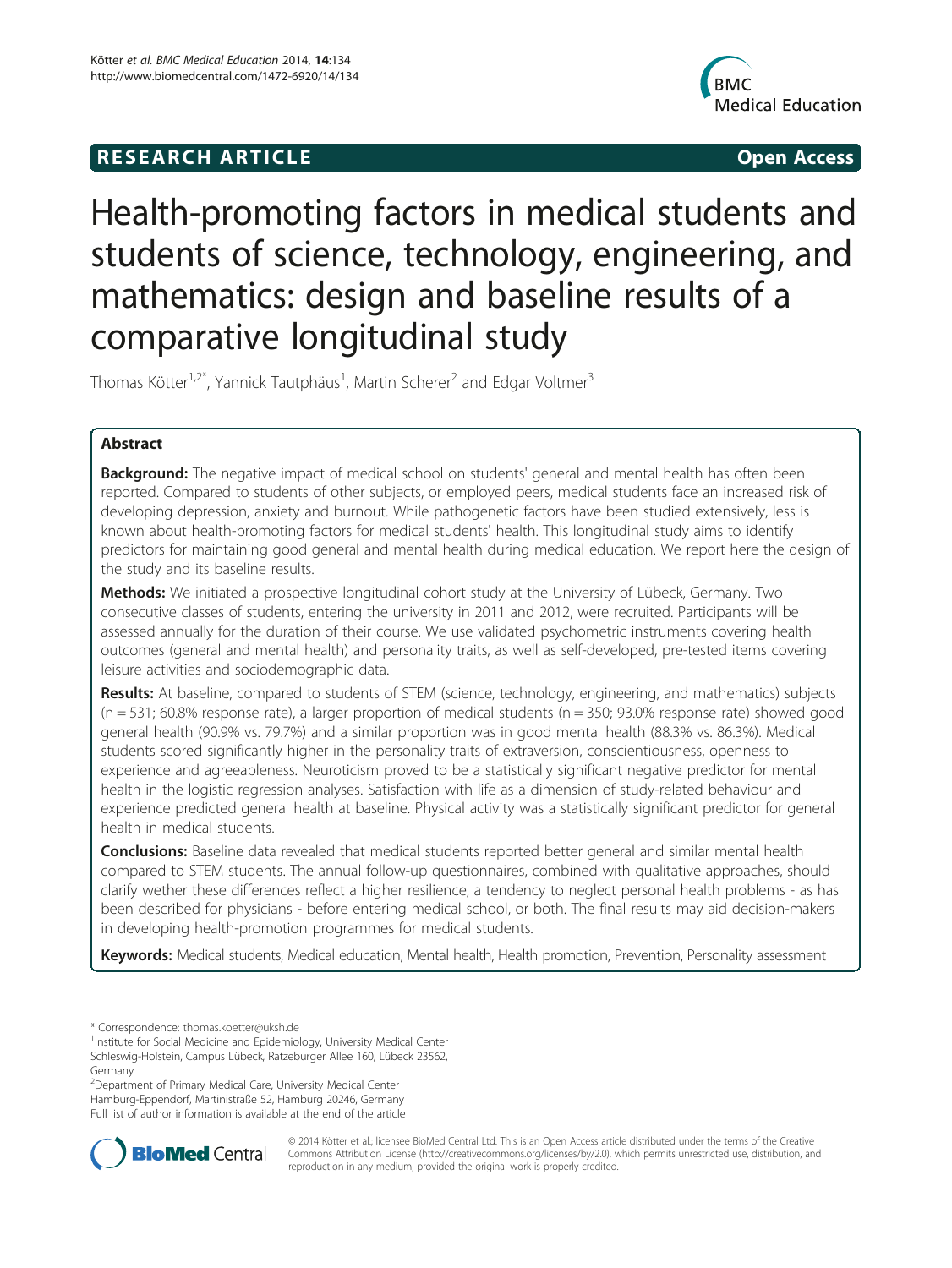# Background

A growing body of evidence shows that medical school can pose a threat to students' mental health. Longitudinal studies in different countries revealed that the mental health of medical students declines during their graduate education, while the prevalence of depression, anxiety or burnout increases [\[1-6](#page-8-0)]. Numerous studies have examined potential pathogenetic factors for students' mental health [[5,7](#page-8-0),[8](#page-8-0)]. Workload, competition, sleep deprivation, lack of social support and the suffering and dying of patients contribute to medical students' stress and their deteriorating mental health [[8\]](#page-8-0). Other predictors for graduating from medical school in poor mental health have been shown to include certain personality traits [\[5](#page-8-0)] and coping styles [[9](#page-8-0)]. Students with high scores in neuroticism, overcommitment or emotional-oriented coping may be at a higher risk for psychosocial symptoms and illness. In their systematic review on the influence of personality characteristics on medical students' performance, Doherty and Nugent found conscientiousness to be a significant predictor not only of academic success in medical school, but also of vulnerability to stress [[10](#page-8-0)]. Certain pathogenetic factors specific to medical education seem to lead to a higher prevalence of stress-related illnesses, such as depression, anxiety and burnout among medical students when compared to students of other subjects or employed peers [[8](#page-8-0)]. However, a recent systematic review conducted by Cohen et al. [\[11\]](#page-8-0) questions wether the prevalence of these conditions is higher for medical students than for the general population. Nevertheless, being already burned out or depressed at the beginning of a medical career could have negative consequences not only for the impaired doctor him- or herself, but also for their patients. Doctors' distress may lead to decreased patient satisfaction [[12\]](#page-8-0) and decreased patient compliance [[13](#page-8-0)], as well as increased absenteeism and cynicism among doctors. Even more importantly, recent studies have shown that physicians' distress is related to medical errors [[14,15\]](#page-8-0).

One promising strategy in combating the decrease in mental health during medical school might be to promote good health. Focusing on resources which might be effective in promoting resilience, rather than on risk factos for illness, is a widely accepted public health concept [[16](#page-8-0)]. Health-promoting factors can include - amongst others optimism, hardiness, self-efficacy, a sense of coherence and social support [[1](#page-8-0)]. Since the medical knowledge that is required to be learned is not arbitrarily reducible, and since it lies in the nature of medicine to act with the highest responsibility, to often deal with uncertainty, and to be confronted with the suffering and dying of patients, fostering resilience could thus be a promising approach to solving the particular problem of medical students' deteriorating mental health. However, this certainly does not exclude fostering health by setting-related interventions targeted to focus on the curriculum, or fostering team orientation instead of competition, for example through mentoring programs and by critically reviewing the frequency and content of examinations.

Mental health is an integral part of health as defined by the World Health Organization (WHO) [\[17](#page-8-0)]. Good mental health is the foundation of good "general" health and both are interdependent. However, to date, little attention has been given to the general health of medical students and its changes during medical education. We are not aware of any longitudinal studies reporting on the general health of medical students as an outcome. Also, to date, little is known about protective factors for medical students' health [\[3,7\]](#page-8-0). In addition to a few cross-sectional studies [\[18,19](#page-8-0)], we are aware of only one longitudinal study reporting predictors for resilience in medical students [[3\]](#page-8-0). Since promoting health and preventing health deterioration is the preferable action strategy compared to treating already-ill students or doctors, more research in this field is overdue.

Our study, therefore, has three major aims:

- 1) to identify individual predictors of graduating from medical school in good general health (defined as rating one's health [in general] as good or very good) and good mental health (defined as the absence of psychological distress [anxiety and/or depression] [[20\]](#page-8-0));
- 2) to reveal starting points for health-promoting interventions in medical school;
- 3) to evaluate the feasibility and effectiveness of pilot interventions initiated during the study period.

Here we present the protocol and baseline data of our longitudinal study.

# Methods

# Study design and setting Study design

We are conducting a single centre, prospective, observational study. From their enrolment onwards, students will be surveyed annually for the duration of their undergraduate and graduate education.

#### Setting

The study center is the University of Lübeck, a public university with a focus on medicine and life sciences.

#### **Participants**

We invited all Freshmen from the 2011 and 2012 cohorts (two consecutive classes) at the University of Lübeck by advertising during the central inauguration ceremony. The baseline surveys were taken in October 2011 and October 2012 during the pre-course week. There were no exclusion criteria.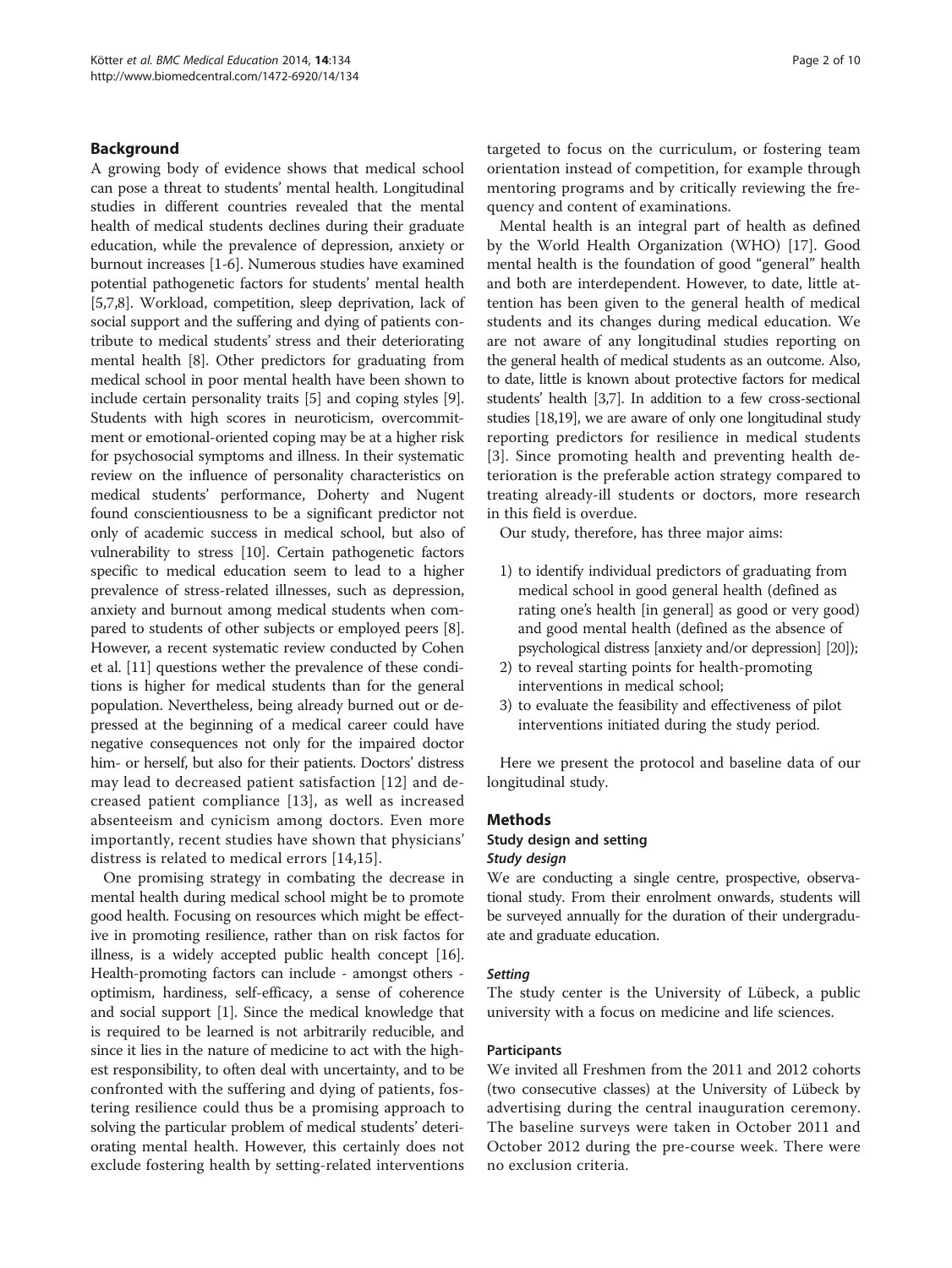#### Study size

The study size is predefined by the number of Freshmen at the University of Lübeck. In order to achive a good compromise between homogeneity and study size, we recruited two complete, consecutive classes.

#### Bias

In order to reduce bias due to non-response, we offer a reward in terms of a book voucher for the amount of 5 Euro per survey for every participant. Information on the whereabouts of non-responders in the follow-up survey will be provided by the university administration in order to interpret losses to follow-up. Additionally, we offer a short non-responder survey for students unwilling to participate in the baseline survey.

#### Data collection/instruments

The questionnaires comprise sociodemographic questions, health outcomes (self-rated general health and mental health as defined above) as well as potential predictors of the outcomes (dimensions of study-related behaviour and experience, personality traits and self-developed, pre-tested items covering leisure activity). The pre-tested, paper-based baseline surveys consisted of 150 items and took about 30 minutes to complete. All follow-up surveys will be websurveys and are planned to be shorter.

#### Sociodemographic data

Sociodemographic data comprises age, gender, marital status, number of children, and distance to the parental home (calculated using the postal code).

## General health

In order to measure self-rated general health by a single item, as suggested by the World Health Organisation (WHO; [[21\]](#page-8-0)) and previous research [[22\]](#page-8-0), we use the question: "How would you describe your health in general?", with the five answering options: "very good" (1), "good", "fair", "poor", and "very poor" (5) [[21](#page-8-0)]. In the analyses reported here, being healthy in general was defined as rating one's general health as "good" or "very good".

#### Mental health

We used the Hospital Anxiety and Depression Scale (HADS) in order to measure mental health, which we defined as the absence of psychological distress, i.e. the absence of both clinical anxiety and depression [\[20\]](#page-8-0). The HADS was initially developed for clinical populations but has been widely used among students in general and medical students in particular [\[23](#page-8-0)-[27](#page-8-0)]. The HADS comprises fourteen items for two sub-scales. Each of the two subscales relates to anxiety and depression and consists of seven items which obtain responses on a four-point Likert scale, ranging from  $0 = \text{mostly}$  to  $3 = \text{not}$  at all. Possible sub-scale scores range from 0 to 21. We used the German version (HADS-D), published by Herrmann-Lingen et al. in 1995 and available in the  $3<sup>rd</sup>$  edition [\[28\]](#page-8-0). For statistical purposes, HADS scores were, and will be, dichotomized (anxiety or depression negative). Students with a depression score >8 were considered depressive, and students with an anxiety score of >10 were considered anxious [[28](#page-8-0)]. In the analyses reported here, being mentally healthy was defined as being neither depressive nor anxious.

#### Study-related behaviour and experience patterns

The AVEM ("Arbeitsbezogene Verhaltens- und Erlebensmuster", [Work-related Behaviour and Experience Patterns] [\[29](#page-8-0)]) was originally developed to collect self-reported data about personal experiences with work-related stress and typical coping strategies. We used the 44-item version adapted for students (see Additional file [1](#page-7-0)) [\[1\]](#page-8-0). This instrument comprises 11 separate dimensions representing behaviour-related health risks or resources (see Table [1](#page-3-0)). These scales cover the following three major domains: (1) professional commitment; (2) resistance towards stress; and (3) emotional well-being (in the context of work). Each scale comprises 4 items with response options presented as 5 point Likert scales, ranging from 1: I strongly disagree to 5: I strongly agreee. The AVEM has been used with medical students in numerous studies conducted in Germany [\[1,30,31](#page-8-0)].

#### Personality traits

Personality traits predict health outcomes [[32](#page-8-0)]. The NEO FFI is a short version (60 items) of the NEO PI-R (240 items) and measures the Big Five domains of personality (neuroticism, extraversion, openness to experience, conscientiousness and agreeableness) [\[33\]](#page-8-0). Each of the five sub-scales consists of 12 items that obtain responses on a five-point Likert scale, ranging from  $0 = I$  strongly disagree to 5 = I strongly agree. The two questionnaires have been used with medical students in numerous studies [[5,34](#page-8-0)-[36](#page-8-0)].

#### Leisure activity

Furthermore, we assess certain leisure activities, which could serve as protective factors for the students' self-rated general and mental health [\[3\]](#page-8-0). In the baseline survey, we asked whether students were involved in sports, musical activities, voluntary services, activity in religious communities and about the practice of relaxation techniques, such as yoga or progressive muscle relaxation. Each of these activities has been proposed as a health-promoting factor among students and the general population [\[37-43](#page-8-0)]. Leisure activity will be assessed every other year in the follow-up surveys.

#### Data management

From the paper-based baseline surveys, data was input to a Microsoft Access database via an entry mask resembling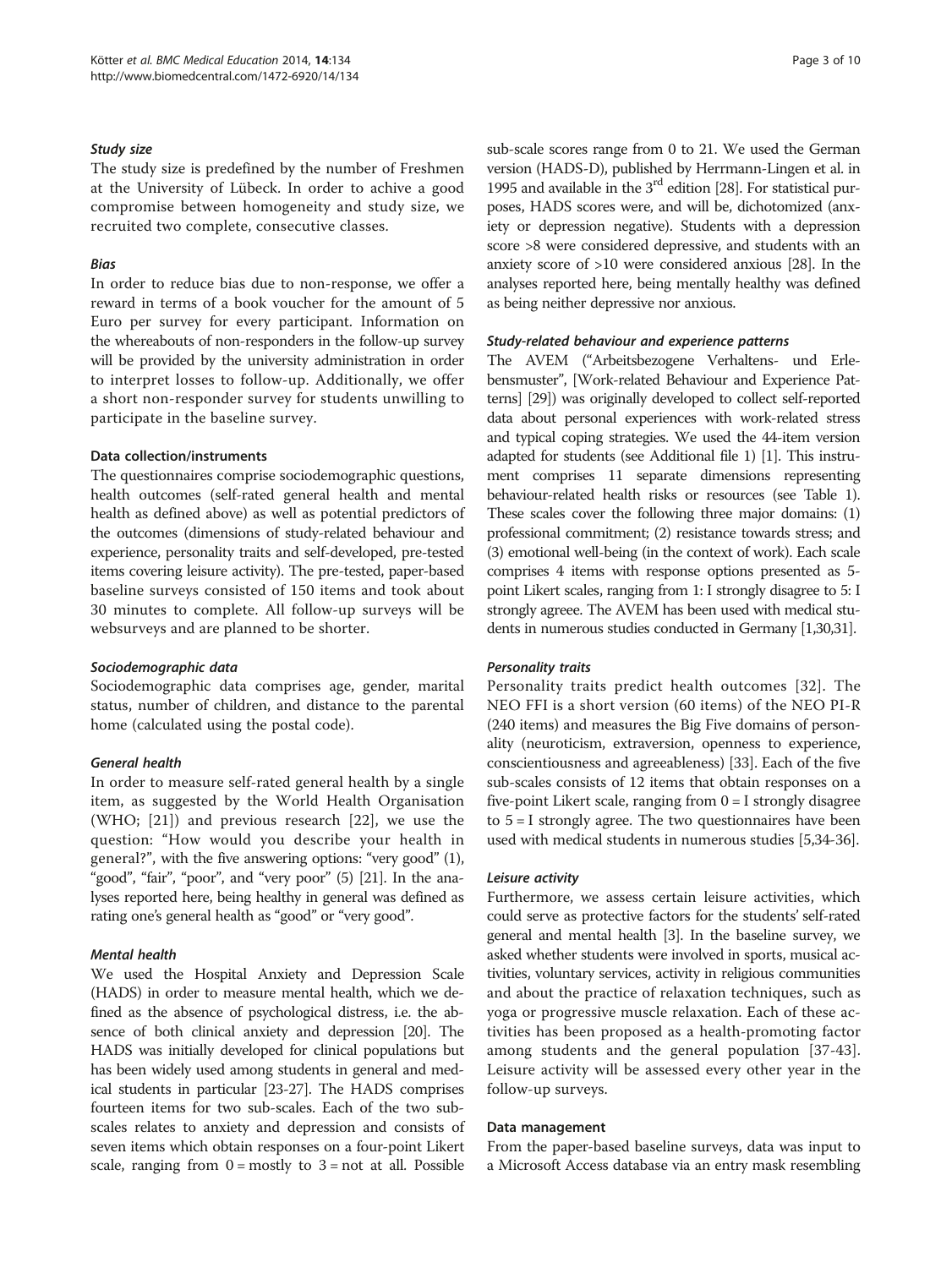<span id="page-3-0"></span>

| Table 1 Characteristics of the study participants at baseline |  |  |  |  |  |
|---------------------------------------------------------------|--|--|--|--|--|
|---------------------------------------------------------------|--|--|--|--|--|

|                                                             | <b>Medical students</b> |                     |                        | <b>STEM students</b> |                     |                        | Overall     |
|-------------------------------------------------------------|-------------------------|---------------------|------------------------|----------------------|---------------------|------------------------|-------------|
|                                                             | 2011<br>$(n = 178)$     | 2012<br>$(n = 172)$ | Overall<br>$(n = 350)$ | 2011<br>$(n = 298)$  | 2012<br>$(n = 233)$ | Overall<br>$(n = 531)$ | $(n = 881)$ |
| Response (%)                                                | 93.2                    | 93.0                | 93.1                   | 77.9                 | 54.0                | 60.8                   | 70.5        |
| Mean age in years (SD)                                      | 21.0(3.4)               | 20.8(3.0)           | 20.9(3.2)              | 20.3(2.2)            | 20.0(2.1)           | 20.1(2.2)              | 20.4(2.7)   |
| Sex (% female)                                              | 65.2                    | 67.4                | 66.3                   | 41.3                 | 52.4                | 46.1                   | 54.2        |
| Distance to parental home (km; median, range)               | 196.0-709               | 234, 0-687          | 230, 0-709             | 71, 0-698            | 138.0-716           | 94.0-716               | 144, 0-716  |
| Sports (1 hr or more/week, %)                               | 78.1                    | 78.4                | 78.2                   | 65.9                 | 64.8                | 65.4                   | 70.5        |
| Musical activity (any, %)                                   | 57.3                    | 62.2                | 59.7                   | 48.8                 | 48.7                | 48.8                   | 53.1        |
| Activity in a religious community<br>(1 hr or more/week, %) | 9.0                     | 8.7                 | 8.9                    | 4.4                  | 4.3                 | 4.4                    | 6.2         |
| Relaxation technique (1 hr or more/week, %)                 | 5.6                     | 7.0                 | 6.3                    | 10.1                 | 4.8                 | 7.8                    | 7.2         |
| Voluntary services (1 hr or more/week, %)                   | 21.9                    | 28.7                | 25.2                   | 17.5                 | 12.6                | 15.4                   | 19.3        |

the original questionnaire. Following a random quality control by a second researcher, data was exported to IBM SPSS statistics, version 20. From the websurvey, data is exported directly into an SPSS format file.

Data from the follow-up surveys will be matched by the pseudonyms explained below.

#### Data analysis

After a plausibility check, data from the baseline questionnaires was merged and summarised using descriptive statistics to provide a comprehensive profile of this cohort. Where possible, we substitute missing values following the rules provided in the handbooks for the instruments (see above). We then exclude incomplete data-sets. Data analyses are conducted with IBM SPSS statistics, version 20. We use two-tailed t-tests to compare means of continuous variables and report results as means ± standard deviation. For categorical variables, data are analysed using chi-square-tests and results reported as percentages. In order to express bivariate correlations, we use Spearman's rho. We use binary logistic regression analyses in order to assess correlations between potential predictors and outcomes. We conduct separate regression analyses for both groups of students (medical and STEM students). In order to remove variables in the logistic regression analyses, we employ stepwise backwards elimination with  $p > 0.05$  as the level for removing effects, while keeping age and gender as important sociodemographic variables and the other outcome (general or mental health) in order to control for them. Additional statistical methods used for the longitudinal analyses will be detailed in the respective publications.

# Ethical issues

This study is being conducted in accordance with the guidelines provided by the Declaration of Helsinki. The study has been approved by the University's Deans and

President and the Student Council and we have obtained informed consent from each participant. All data are collected de-identified. The de-identification is stressed in both the advertisements for the baseline and follow-up surveys as well as for the informed consent sheet. A self-generated code and the student's matriculation number serve as pseudonyms, both of which cannot be linked to the real name by the investigators without further investigation. The study protocol was approved by the ethical committee of the University of Lübeck (file reference: 11-010).

#### Results

In the following sections, we present and discuss crosssectional baseline results of our ongoing longitudinal study.

#### Participants

In 2011 and 2012, 351 medical students and 540 STEM students were recruited to participate in our study. Data from 350 medical students and 531 STEM students were included in the statistical analyses. After exclusion of incomplete data-sets, the response rates were 93.0% for medical students and 60.8% for STEM students. The average age of the study participants at baseline was  $20.43 \pm 2.65$  years with a range of 16 to 41. The majority of the medical students (66.3%; whole student population: 65.8%) and 46.1% of the STEM students (whole student population: 41,1%) were female. Compared to STEM students, a higher percentage of medical students exercised regularly (78.2% vs 65.4%) or engaged in musical acticity (59.7% vs 48.8%). Only a few were engaged in a religious community or practiced a relaxation technique regularly.

Further demographic data are shown in Table 1.

#### Dimensions of study-related behaviour and experience

Table [2](#page-4-0) shows the sum-scores in the dimensions of studyrelated behaviour and experience of the medical students compared to the STEM students at baseline.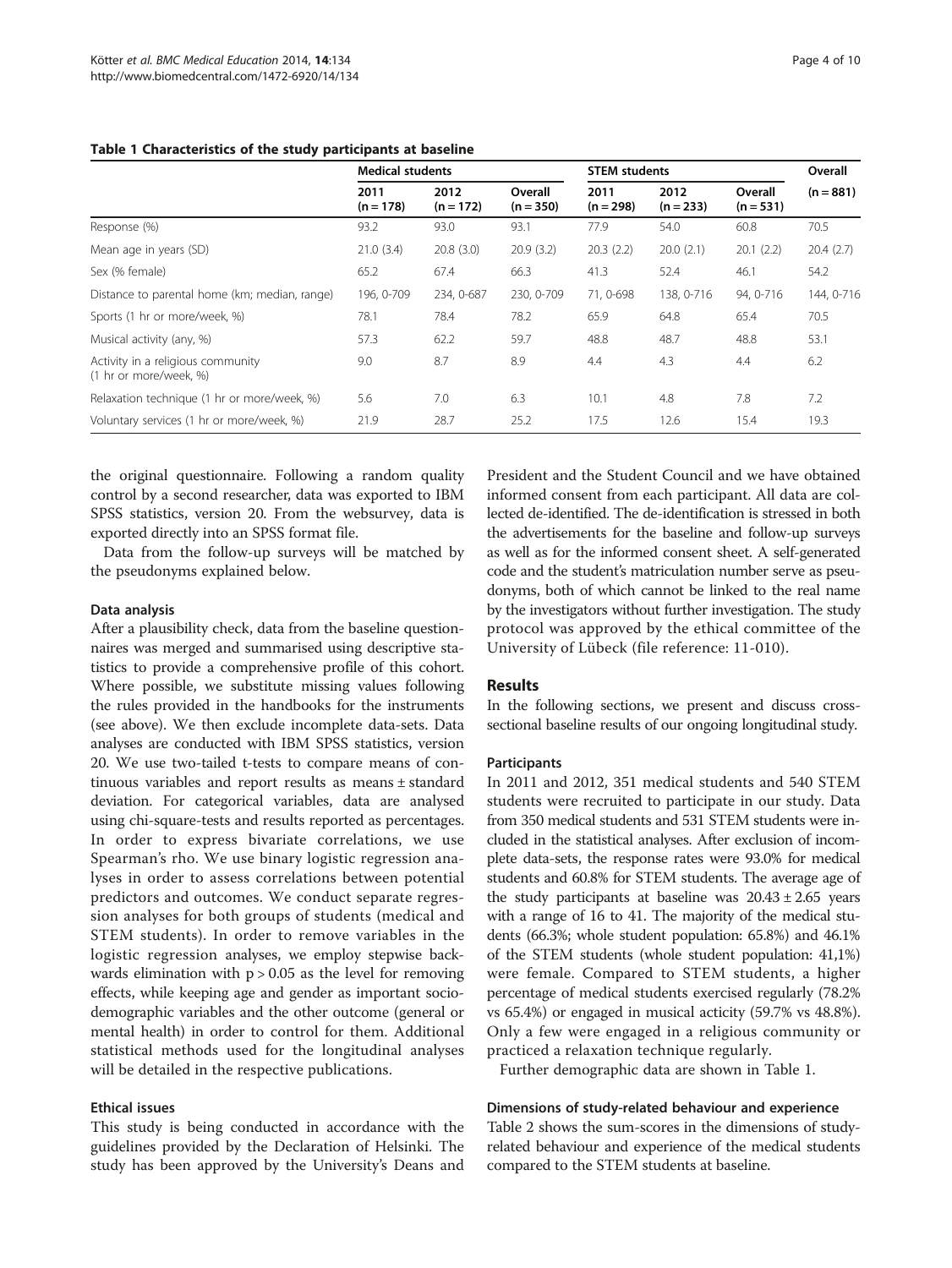<span id="page-4-0"></span>

| Table 2 Dimensions of study-related behaviour and |  |  |
|---------------------------------------------------|--|--|
| experience patterns at baseline                   |  |  |

| <b>Dimension</b>                   | Medical<br>students |      | <b>STEM</b><br>students |      |         |         |
|------------------------------------|---------------------|------|-------------------------|------|---------|---------|
|                                    | Mean                | SD   | Mean                    | SD   | t-Value | p-value |
| Subjective significance<br>of work | 12.05               | 3.06 | 11.47                   | 3.19 | $-2.68$ | < 0.01  |
| Career ambition                    | 15.31               | 2.71 | 14.56                   | 3.00 | $-3.79$ | < 0.01  |
| Tendency to exert                  | 12.45               | 2.98 | 11.23                   | 3.33 | $-5.66$ | < 0.01  |
| Striving for perfection            | 14.89               | 2.99 | 13.78                   | 3.13 | $-5.24$ | < 0.01  |
| Emotional distancing               | 12.95               | 2.56 | 13.52                   | 2.75 | 3.14    | < 0.01  |
| Resignation tendencies             | 11.80               | 3.20 | 11.43                   | 3.26 | $-1.66$ | 0.10    |
| Offensive coping<br>with problems  | 13.72               | 2.70 | 12.79                   | 2.77 | $-4.97$ | < 0.01  |
| Balance and<br>mental stability    | 13.34               | 3.09 | 13.63                   | 3.27 | 1.34    | 0.18    |
| Satisfaction with work             | 17.07               | 2.74 | 15.15                   | 2.96 | $-9.86$ | < 0.01  |
| Satisfaction with life             | 17.36               | 2.62 | 15.94                   | 2.70 | $-7.71$ | < 0.01  |
| Experience and<br>social support   | 18.05               | 2.17 | 17.40                   | 2.81 | $-3.90$ | < 0.01  |

Medical students showed statistically significant higher sum-scores in the dimensions of subjective significance of work, career ambition, tendency to exert, striving for perfection, offensive coping with problems, satisfaction with work, satisfaction with life and experience of social support. STEM students, in contrast, showed statistically significant higher sum-scores in the dimension of emotional distancing. We observed no statistically significant difference between the two groups regarding the dimensions of resignation tendency and balance and mental stability.

#### Personality traits

Mean values for the five personality traits are shown in Table 3. Medical students scored significantly higher than STEM students in all but one dimension of personality: extraversion, openness to experience, conscientiousness and agreeableness. The mean scores in the NEO-FFI

Table 3 Personality traits of medical and STEM students

| <b>Trait</b>                            | Medical<br>students |      | <b>STEM</b><br>students |         |                 |         |
|-----------------------------------------|---------------------|------|-------------------------|---------|-----------------|---------|
|                                         | Mean SD             |      |                         |         | Mean SD t-value | p-value |
| Neuroticism                             | 1871                |      | 765 1976                | 742 201 |                 | 0.04    |
| <b>Extraversion</b>                     | 3063                |      | 6.14 28.10              |         | $6.69 - 5.67$   | < 0.01  |
| Openness to experience 32.15 6.13 30.79 |                     |      |                         |         | $6.05 -3.25$    | < 0.01  |
| Agreeableness                           | 3437                | 5.47 | 32.31                   | 5.78    | $-5.28$         | < 0.01  |
| Conscientiousness                       | 33.85               | 5.63 | 30.97                   | 6.73    | -685            | <0.01   |

dimension of neuroticism did not differ significantly between the two groups.

#### General and mental health

Self-rated general health was slightly, but significantly, different between STEM and medical students. Medical students rated their general health better  $(1.73 \pm 0.64)$  than STEM students (1.98 ± 0.76) (p < 0.01; Cohen's d -0.36). 90.9% of the medical and 79.7% of the STEM students were in good general health (as defined above) before the beginning of the courses  $(p < 0.01)$ .

When compared to STEM students, a significantly higher proportion of medical students was free of clinically-relevant depression (as defined above) (96.6% vs 92.2%;  $p = 0.02$ ). The proportions for absence of clinically-relevant anxiety (as defined above) didn't differ significantly between medical and STEM students (89.7% vs 90.0%;  $p = 0.91$ ).

A higher proportion of the medical students (88.3% vs 86.3% of the STEM students) was in good mental health (as defined above) at baseline  $(p = 0.41)$ .

The correlation between general and mental health was weak, but statistically significant (Spearman's rho 0.19,  $p < 0.01$ ).

# Predictors of general and mental health

For the general health of medical students, logistic regression revealed that a higher level of satisfaction with life, as well as a lower level of career ambition and physical activity of 1 hour or more per week were statistically significant predictors. Age was also a significant predictor for general health, whereas gender and mental health had no statistically significant effect (Table 4).

For the general health of STEM students, logistic regression revealed that a lower level of neuroticism and a higher level of satisfaction with life were statistically significant predictors. Age, gender and mental health had no statistically significant effect, with a similar odds

|  |  | Table 4 Predictors of general health - medical students |  |
|--|--|---------------------------------------------------------|--|
|--|--|---------------------------------------------------------|--|

| Predictor              | Range                            | Odds ratio | 95% CI        | p-value |
|------------------------|----------------------------------|------------|---------------|---------|
| Age                    | $17 - 41$                        | 1.12       | 1.01-1.28     | 0.03    |
| Gender                 | $0$ male                         | 0.78       | $0.33 - 1.84$ | 0.57    |
|                        | 1 female                         |            |               |         |
| Mental health          | 0 no distress                    | 1.13       | 0.36-3.56     | 0.83    |
|                        | 1 distress                       |            |               |         |
| Satisfaction with life | $0 - 16$                         | 0.75       | $0.64 - 0.87$ | < 0.01  |
| Career ambition        | $0 - 16$                         | 1.33       | 1.13-1.56     | < 0.01  |
| Physical activity      | 0 less than one<br>hour per week | 0.34       | $0.14 - 0.79$ | 0.012   |
|                        | 1 one hour or<br>more per week   |            |               |         |

Nagelkerkes  $R^2$  0.24.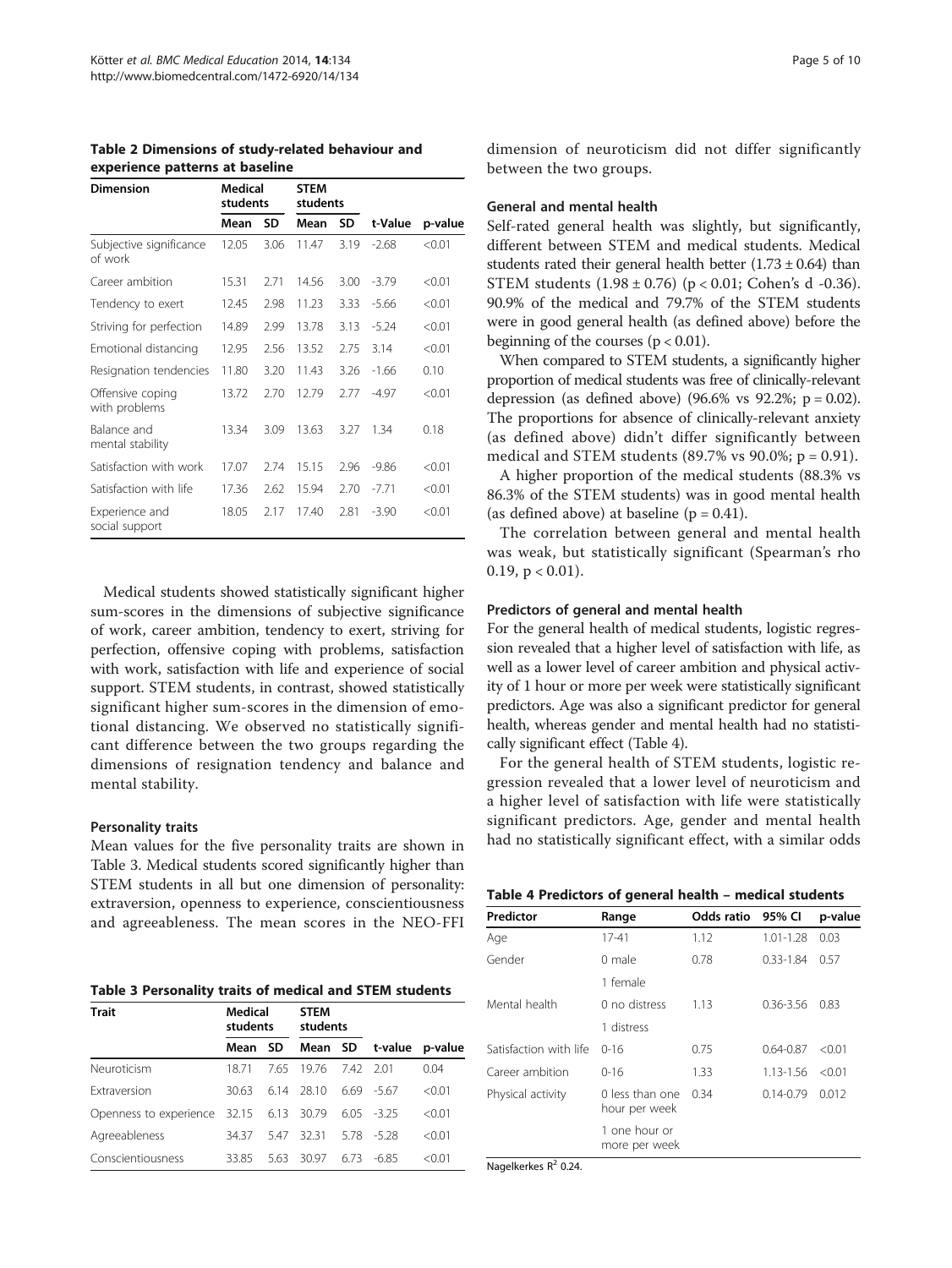ratio (OR; 1.10) for every one year increase in age compared to medical students (OR 1.12; Table 5).

For mental health of medical students, age was a statistically significant predictor. Here, lower levels of neuroticism and conscientiousness and higher levels of emotional distancing and, notably, striving for perfection and the subjective significance of work, showed a statistically significant contribution to predict good mental health. Gender and mental health had no statistically significant effect (Table 6).

For the mental health of STEM students, neither age nor gender were statistically significant predictors. However, the OR for every one year increse in age (1.10) was again similar compared to medical students (OR 1.15). Lower levels of neuroticism and resignation tendencies and being generally healthy were signicifantly related to good mental health in STEM students (Table 7).

#### **Discussion**

# General and mental health

In the baseline survey of our longitudinal study on medical students' health and its predictors, we found that most medical students were in good general and mental health. Their fellow students from other, mainly science and technology subjects, were in similar good mental health but less often in good general health. In both groups, students with higher levels of satisfaction with life were more likely to be in good general health. Those medical and STEM students with lower levels of neuroticism were more likely to be in good mental health.

The proportion of individuals rating their general health as good in our cohort of medical students is comparable to that in the similar age group (18-29) of a recent German general population sample [\[44\]](#page-8-0). In this sample, 89.1% of the female and 92.3% of the male respondents rated their health as good or very good. Medical students in our cohort matched these porportions quite well (90.7% of the male and 90.9% of the female students were in good health), whereas only 79.6% of the male and 79.9% of the female STEM students were in good general health.

The proportion of medical students free of clinicallyrelevant depression (96.6%) tends to be higher than

Table 5 Predictors of general health – STEM students

| Predictor              | Range         | Odds ratio | 95% CI        | p-value |
|------------------------|---------------|------------|---------------|---------|
| Age                    | 16-36         | 1.10       | $0.98 - 1.23$ | 0.11    |
| Gender                 | $0$ male      | 1.02       | 062-167       | 0.95    |
|                        | 1 female      |            |               |         |
| Mental health          | 0 no distress | 172        | 0.88-3.35     | 011     |
|                        | 1 distress    |            |               |         |
| Satisfaction with life | $0 - 16$      | 0.88       | $0.79 - 0.97$ | 0.01    |
| Neuroticism            | $0 - 60$      | 1.816      | 1.13-2.93     | 0.02    |

Nagelkerkes R<sup>2</sup> 0.14.

| Table 6 Predictors of mental health - medical students |  |
|--------------------------------------------------------|--|
|--------------------------------------------------------|--|

| Predictor                                                                                                                                                                                                                                                                                                           | Range                  | Odds ratio | 95% CI        | p-value |
|---------------------------------------------------------------------------------------------------------------------------------------------------------------------------------------------------------------------------------------------------------------------------------------------------------------------|------------------------|------------|---------------|---------|
| Age                                                                                                                                                                                                                                                                                                                 | $17 - 41$              | 1.15       | 1.02-1.30     | 0.02    |
| Gender                                                                                                                                                                                                                                                                                                              | $0$ male               | 2.80       | $0.97 - 8.12$ | 0.06    |
|                                                                                                                                                                                                                                                                                                                     | 1 female               |            |               |         |
| General health                                                                                                                                                                                                                                                                                                      | 0                      | 1.33       | 0.32-5.59     | 0.70    |
|                                                                                                                                                                                                                                                                                                                     | 1 $qood/$<br>very good |            |               |         |
| Subjective<br>significance of work                                                                                                                                                                                                                                                                                  | 0.16                   | 0.83       | $0.69 - 1.00$ | 0.05    |
| Striving for perfection                                                                                                                                                                                                                                                                                             | $0 - 16$               | 0.75       | $0.60 - 0.94$ | 0.01    |
| Emotional distancing                                                                                                                                                                                                                                                                                                | $0 - 16$               | 0.56       | $0.42 - 0.74$ | < 0.01  |
| Neuroticism                                                                                                                                                                                                                                                                                                         | 0-60                   | 12.35      | 4.93-30.92    | < 0.01  |
| Conscientiousness                                                                                                                                                                                                                                                                                                   | $0 - 60$               | 3.32       | 1.05-10.52    | 0.04    |
| $\frac{1}{2}$ $\frac{1}{2}$ $\frac{1}{2}$ $\frac{1}{2}$ $\frac{1}{2}$ $\frac{1}{2}$ $\frac{1}{2}$ $\frac{1}{2}$ $\frac{1}{2}$ $\frac{1}{2}$ $\frac{1}{2}$ $\frac{1}{2}$ $\frac{1}{2}$ $\frac{1}{2}$ $\frac{1}{2}$ $\frac{1}{2}$ $\frac{1}{2}$ $\frac{1}{2}$ $\frac{1}{2}$ $\frac{1}{2}$ $\frac{1}{2}$ $\frac{1}{2}$ |                        |            |               |         |

#### Nagelkerkes  $R^2$  0.50.

proportions derived in other studies on medical students in their first years of medical school using the same cut-off (70.7% and 94.3%) [[24](#page-8-0),[45\]](#page-8-0) and the proportion of a similar age group (18-29) of a German general population sample (90.1%) [\[46\]](#page-8-0). This might be due to the very early timepoint of the baseline survey before the beginning of courses and, thus, before exposure to medical-school-associated stress. Another explanation might be that young people with clinically-relevant depression are less likely to qualify for and to start medical school. The proportion of medical students free of clinically-relevant anxiety in our cohort (89.7%) lies in between scores reported in comparable studies on medical students (79.7% and 93.2%) [\[23,45](#page-8-0)]. The high proportions of students with clinically relevant depression and anxiety scores in the study of Karaoglu et al. [[45](#page-8-0)] might reflect cultural differences as it was conducted in Turkey.

Our results are also in accordance with the results Leahy et al. derived from a cross-sectional study comparing medical students' distress levels with those of students of non-medical subjects [[47\]](#page-8-0). In this study, students from non-health disciplines were significantly

| Table 7 Predictors of mental health - STEM students |  |  |  |
|-----------------------------------------------------|--|--|--|
|-----------------------------------------------------|--|--|--|

| Predictor                                        | Range                  | Odds ratio | 95% CI        | p-value |
|--------------------------------------------------|------------------------|------------|---------------|---------|
| Age                                              | 16-36                  | 1.10       | $0.95 - 1.27$ | 0.22    |
| Gender                                           | $0$ male               | 1.01       | $0.53 - 1.94$ | 0.97    |
|                                                  | 1 female               |            |               |         |
| General health                                   | 0                      | 0.40       | $0.20 - 0.80$ | 0.01    |
|                                                  | $1$ good/<br>very good |            |               |         |
| Resignation<br>tendencies                        | $0 - 16$               | 1.27       | $1.13 - 1.43$ | < 0.01  |
| Neuroticism                                      | $0 - 60$               | 5.56       | 2.91-10.7     | < 0.01  |
| $\sim$ $\sim$ $\sim$ $\sim$ $\sim$ $\sim$ $\sim$ |                        |            |               |         |

Nagelkerkes  $R^2$  0.40.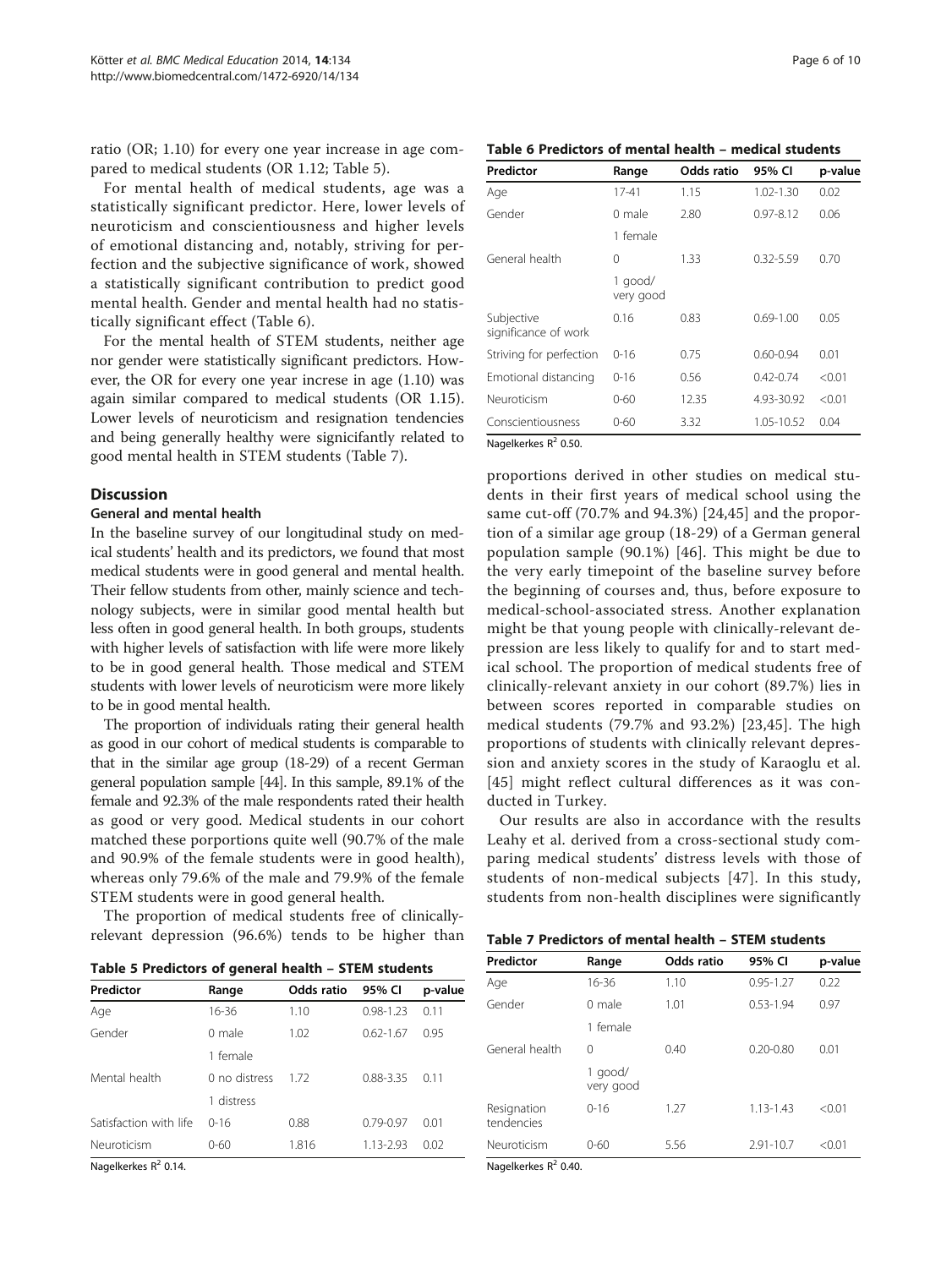more distressed than students from health disciplines and 11% had overall been treated for a mental health problem, compared to 12% (medical students) and 14% (STEM students) showing clinically-relevant anxiety and/or depression (as defined above) in our study.

# Study-related behaviour and experience

When compared to the STEM students in our cohort and German early-year medical students surveyed in other studies [[30](#page-8-0),[31\]](#page-8-0), students in our cohort showed consistently higher sum-scores for the dimensions that form the domains of professional commitment and emotional well-being. With the exception of "offensive coping with problems", they showed lower to equal sum-scores in the dimensions that form the domain of resistance towards stress. As neither the STEM students in our cohort nor the medical students in the other studies were surveyed before the beginning of any relevant courses (see "Strengths and limitations"), this difference might again be related to the timepoint of the baseline survey, indicating that resistance towards stress is a trait which can be considered as "improving" while being exposed to stress.

# Personality traits

Consistent with earlier results on personality traits in medical students [\[48,](#page-8-0)[49\]](#page-9-0), we found low scores for neuroticism and high scores for agreeableness. Jerant et al. [[48\]](#page-8-0) described the medical students in their sample as having higher levels of conscientiousness and agreeableness, similar levels of openness to experience and extraversion and lower levels of neuroticism, when compared to a general population sample. This is consistent with our results in comparison to a general population sample from German-speaking countries [\[50\]](#page-9-0). As Jerant et al. conclude, high levels of conscientiousness and agreeableness might be expected in medical students. The observed low neuroticism scores might also reflect some social desirability in the responses, as Jerant et al. propose.

#### Predictors of general and mental health

Consistent with earlier research [\[5](#page-8-0)[,51\]](#page-9-0), lower neuroticism scores predicted better mental health in both groups of students. In a study by Tyssen et al. [[52](#page-9-0)] of Norwegian medical students ( $n = 421$ ), neuroticism was an independent predictor of perceived stress. Hochwälder [\[53\]](#page-9-0) reports that low neuroticism scores were correlated with low scores of emotional exhaustion in nurses  $(n = 659)$ .

With regard to the focus of our work on health promotion, it was important to see that regular physical activity was a significant predictor for general health, at least in medical students. The beneficial effects of physical activiy on health and well-being have been reported extensively [\[54,55](#page-9-0)]. Especially if follow-up results

reveal a health-promoting effect of regular physical activity, leaving space in the curriculum for regular physical activity for students from the beginning of their courses onwards could be a promising, albeit difficult to enforce, healthpromoting intervention [[38\]](#page-8-0).

Despite a growing body of literature that has also shown the positive effects of regular exercise on mental health [[56,57](#page-9-0)], we were not able to show such an effect in our regression analyses. This is consistent with the findings of Buchmann et al. [\[58](#page-9-0)] who reported that depression and anxiety were not correlated to exercise in Freshmen medical students. Instead, we found that lower levels of resignation tendencies and higher levels of emotional distancing were correlated to being mentally healthy in medical students. The ability to distance oneself from work has been described as an important factor to avoid workaholism and burnout [\[59\]](#page-9-0).

Surprisingly, a higher level of striving for perfection was also a predictor of being mentally healthy in medical students. This is in contrast to a number of studies that describe perfectionism as a major influence for medical students' or physicians' stress and burnout [[60](#page-9-0)], and which interpret a relative decrease in the course of study as a sign of a healthy adaptation [\[30\]](#page-8-0). On the other hand, Enns et al. [[36\]](#page-8-0) discern between an adaptive and a maladaptive form of perfectionism and report that only the latter was associated with higher levels of depression in a sample of first to third year medical students. Likewise, perfectionism as imposed by others and not by oneself was found to cause negative mental health effects [\[61\]](#page-9-0). Fry [[62](#page-9-0)] even described perfectionism together with optimism and humour as positive moderators of the impact of daily hassles on self-esteem and burnout in female executives. However, none of these studies examined the association between striving for perfection and mental health as early in the students' course as ours did. It will therefore be of interest as to how perfectionism will develop and how it will predict mental health during the course of our study.

#### Strengths and limitations

The major strength of this study is its longitudinal design and the high number of participants, this latter due to a high response rate, especially among medical students. We will be following a cohort of medical students (two consecutive classes) throughout their entire study period.

The generalisability of our results may be limited by the single-centred nature of the study. However, apart from special study courses at a few medical schools, medical education in Germany follows a very similar curriculum nationwide. The age and gender distribution of our sample resembles the nationwide distribution [[63](#page-9-0)]. Our findings may thus be generalised beyond Lübeck University Medical School at a national level.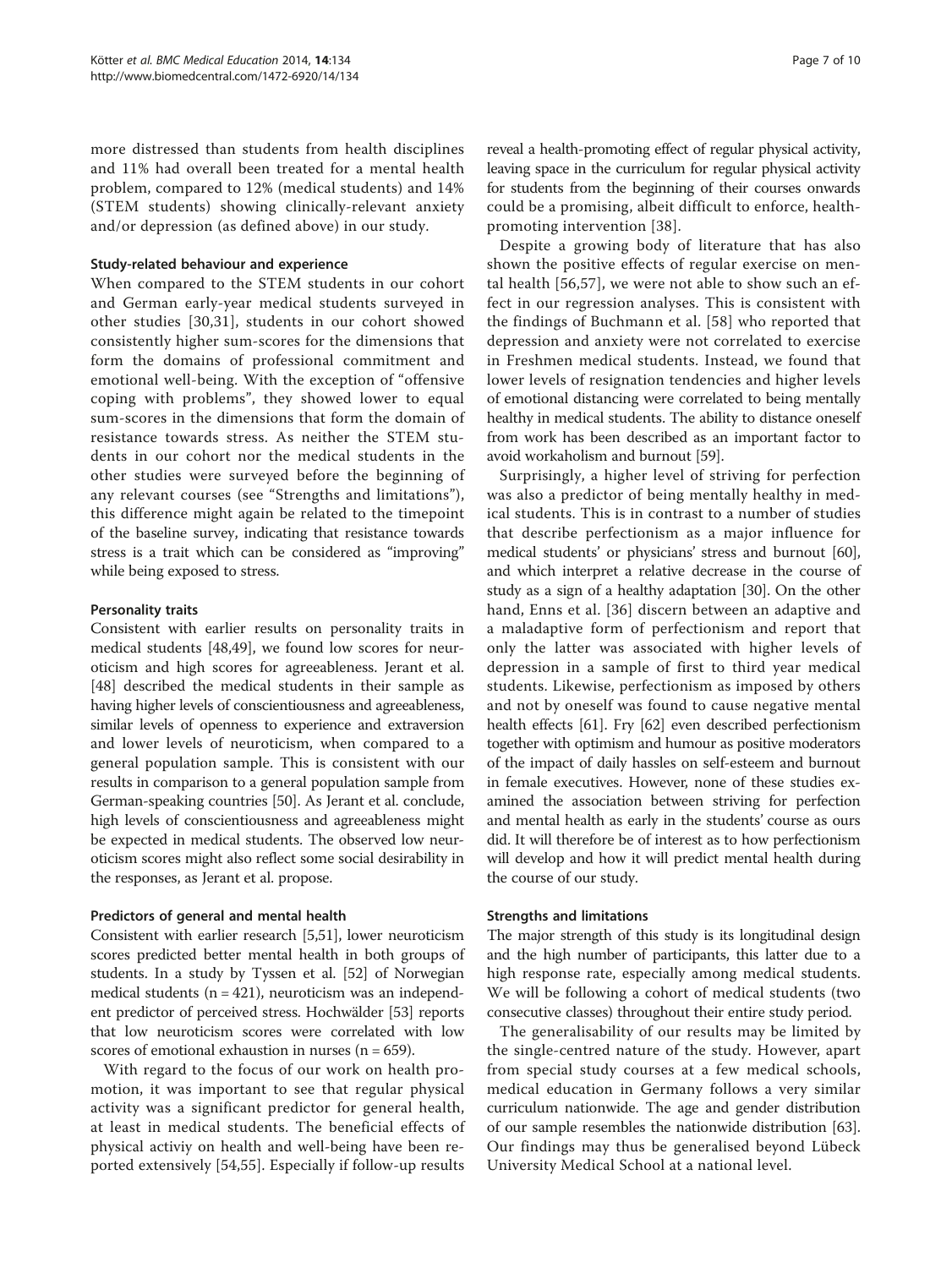<span id="page-7-0"></span>The annual presentation of results to the cohort may have an influence on the subsequent surveys, but we consider them an indispensable measure to keep participants motivated to respond to the yearly surveys.

One limitation of our study is the lower than expected initial response rate among the STEM students. Due to the fact that we conducted the baseline survey in the pre-course week, which mainly consists of Mathematics lectures, we may have missed those students feeling well enough prepared in Mathematics to skip this course. Despite the fact that we conducted two subsequent baseline data collection waves in the first week of courses, this may be a potential source of bias, as these students could have estimated themselves healthier than those feeling the need to take this course in order to pass the exams. Also, a higher share of female STEM students participated in our study, when compared to the whole student population. As gender did not predict any of the health outcomes in STEM students, the risk of bias resulting from this is probably low.

The response rate of over 90% among the medical students makes any selection bias very unlikely. In contrast to the STEM counterpart, the medical students' pre-course week doesn't contain any subject matter relevant for examinations, which may have led to a different answering behaviour.

#### Implications for research and practice

The high percentages of medical students in good selfrated general and/or mental health at the beginning of their undergraduate education and the knowledge from earlier research, indicate that the health of these students is likely to decline throughout medical school, highlighting the urgent need for health-promoting and preventive interventions at a very early point in time. The resilience of students should be fostered by, for example, teaching stress-reduction skills and promoting social and personal well-being activities. Compared to empirical studies describing medical school stress and related symptoms, there are only a few articles describing health-promoting interventions, and only a small proportion of these have been evaluated using scientifically-rigorous methods [[64\]](#page-9-0). Thus, further high quality evaluation studies are urgently needed. Since we found a particularly low prevalence of regular practice of a relaxation technique among the study participants at baseline, and because there is evidence that learning and practising a relaxation technique might have a positive influence on health outcomes [\[64,65](#page-9-0)], this might be a potential starting point for a health-promoting intervention.

Also, the finding of the relatively bad health of STEM subject Freshmen should be further investigated in larger, multi-center trials. This group of students could require special interventions to promote their health

and well-being and keep the rate of premature dropouts low.

#### Conclusions

Here we describe the rationale for our longitudinal study in medical and STEM students and report the baseline characteristics of a cohort of 881 students. At baseline, medical students rated their general health better, but there was no significant difference in mental health compared to STEM students. Medical students showed higher scores for the personality traits of extraversion, openness to experiences, agreeableness and conscientiousness. Regular physical activity, a good ability to distance themselves from work, low resignation tendencies and low levels of neuroticism were predictors for general and mental health. Follow-up surveys will reveal the development of general and mental health during medical school and factors predicting the maintainance of a good health status. The final results of our longitudinal study will help answer the question of what keeps future doctors healthy.

## Additional file

[Additional file 1:](http://www.biomedcentral.com/content/supplementary/1472-6920-14-134-S1.docx) Domains and dimensions of study-related behaviour and experience and related sample questionnaire items.

#### Abbreviations

AVEM: Work-related behaviour and experience patterns (German: Arbeitsbezogene Verhaltens- und Erlebensmuster); CI: Confidence interval; HADS: Hospital anxiety and depression scale; STEM: Science, technology, engineering, and mathematics; NEO FFI: NEO Five-factor inventory; NEO PI-R: NEO personality inventory - revised; OR: Odds ratio; SF-36: Short Form - 36; WHO: World Health Organization.

#### Competing interests

The authors declare that they have no competing interests.

#### Authors' contributions

All authors were involved in the design of the study. TK conceived the study, participated in the collection of data, performed the statistical analysis and data interpretation and drafted the manuscript. YT participated in the collection of data, performed the statistical analysis and revised the manuscript for important intellectual content. MS critically revised the manuscript for important intellectual content and gave advice regarding statistical issues. EV participated in the collection of data, statistical analysis and data interpretation and critically revised the manuscript for important intellectual content. All authors read and approved the final manuscript.

#### Acknowledgements

This research was supported by a grant from the University of Lübeck (E18-2011). The authors thank Alexander Katalinic, Nora Eisemann, Sabine Stumpf, Jürgen Westermann and Sabine Voigt for their valuable help during data collection and analysis.

#### Author details

<sup>1</sup>Institute for Social Medicine and Epidemiology, University Medical Center Schleswig-Holstein, Campus Lübeck, Ratzeburger Allee 160, Lübeck 23562, Germany. <sup>2</sup>Department of Primary Medical Care, University Medical Center Hamburg-Eppendorf, Martinistraße 52, Hamburg 20246, Germany. <sup>3</sup>Department of Health and Behavioural Sciences, Friedensau Adventist University, An der Ihle 19, Friedensau 39291, Germany.

#### Received: 2 July 2013 Accepted: 26 June 2014 Published: 4 July 2014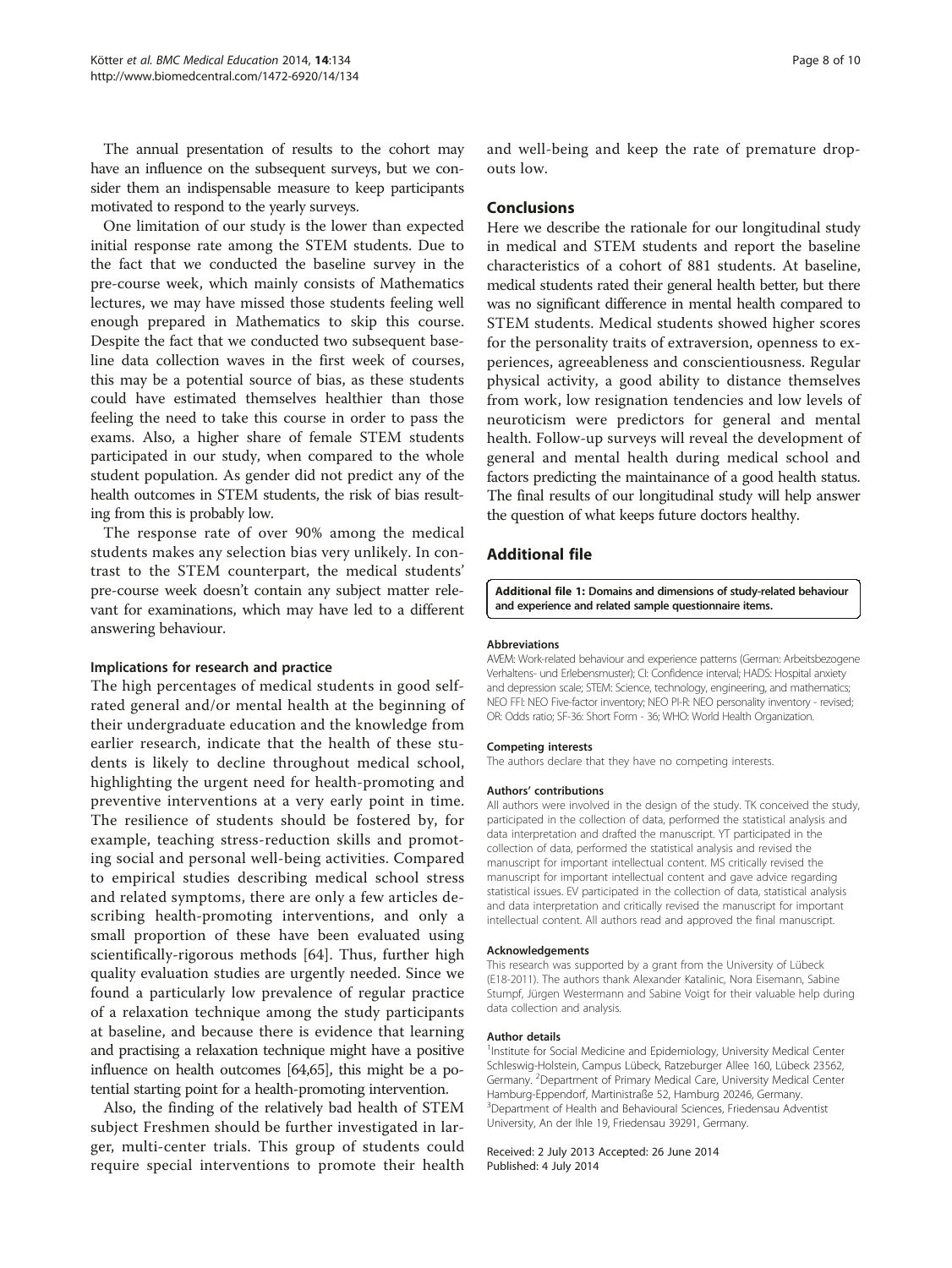#### <span id="page-8-0"></span>References

- Voltmer E, Rosta J, Aasland OG, Spahn C: Study-related health and behavior patterns of medical students: a longitudinal study. Med Teach 2010, 32:e422–e428.
- 2. Guthrie E, Black D, Bagalkote H, Shaw C, Campbell M, Creed F: Psychological stress and burnout in medical students: a five-year prospective longitudinal study. J R Soc Med 1998, 91:237–243.
- 3. Kjeldstadli K, Tyssen R, Finset A, Hem E, Gude T, Gronvold NT, Ekeberg O, Vaglum P: Life satisfaction and resilience in medical school–a six-year longitudinal, nationwide and comparative study. BMC Med Educ 2006, 6:48.
- 4. Bachmann N, Berta D, Eggli P: Macht Studieren krank?. Bern: Huber; 1999.
- 5. McManus IC, Keeling A, Paice E: Stress, burnout and doctors' attitudes to work are determined by personality and learning style: a twelve year longitudinal study of UK medical graduates. BMC Med 2004, 2:29.
- 6. Rosal M, Ockene I, Ockene J, Barrett S, Ma Y, Hebert J: A longitudinal study of students' depression at one medical school. Acad Med 1997, 72:542–546.
- 7. Dyrbye LN, Thomas MR, Shanafelt TD: Medical student distress: causes, consequences, and proposed solutions. Mayo Clin Proc 2005, 80:1613-1622.
- 8. Dyrbye LN, Thomas MR, Shanafelt TD: Systematic review of depression, anxiety, and other indicators of psychological distress among U.S. and Canadian medical students. Acad Med 2006, 81:354–373.
- 9. Dunn LB, Iglewicz A, Moutier C: A conceptual model of medical student well-being: promoting resilience and preventing burnout. Acad Psychiatr 2008, 32:44–53.
- 10. Doherty EM, Nugent E: Personality factors and medical training: a review of the literature. Med Educ 2011, 45:132–140.
- 11. Ahmed H, Rhydderch M, Cohen D: Prevalence of common mental health disorders in medical students: A systematic review and meta-analysis. In From Awareness to Action. Montreal: 2012. [http://www.cma.ca/](http://www.cma.ca/multimedia/PhysicianHealth/ICPH/ICPH2012_PrelProg_EN.pdf) [multimedia/PhysicianHealth/ICPH/ICPH2012\\_PrelProg\\_EN.pdf](http://www.cma.ca/multimedia/PhysicianHealth/ICPH/ICPH2012_PrelProg_EN.pdf).
- 12. Haas JS, Cook EF, Puopolo AL, Burstin HR, Cleary PD, Brennan TA: Is the professional satisfaction of general internists associated with patient satisfaction? J Gen Intern Med 2000, 15:122-128.
- 13. DiMatteo MR, Sherbourne CD, Hays RD, Ordway L, Kravitz RL, McGlynn EA, Kaplan S, Rogers WH: Physicians' characteristics influence patients' adherence to medical treatment: results from the Medical Outcomes Study. Health Psychol 1993, 12:93–102.
- 14. West CP, Huschka MM, Novotny PJ, Sloan JA, Kolars JC, Habermann TM, Shanafelt TD: Association of perceived medical errors with resident distress and empathy: a prospective longitudinal study. JAMA 2006, 296:1071–1078.
- 15. Williams ES, Skinner AC: Outcomes of physician job satisfaction: a narrative review, implications, and directions for future research. Health Care Manage Rev 2003, 28:119–139.
- 16. World Health Organization: Ottawa charter for health promotion: an International Conference on Health Promotion, the move towards a new public health, 17-21 November. Geneva: World Health Organization; 1986.
- 17. World Health Organization: Promoting Mental Health: Concepts, Emerging evidence, Practice: A report of the World Health Organization, Department of Mental Health and Substance Abuse in collaboration with the Victorian Health Promotion Foundation and the University of Melbourne. Geneva: World Health Organization; 2005.
- 18. Park CL, Adler NE: Coping style as a predictor of health and well-being across the first year of medical school. Health Psychol 2003, 22:627-631.
- 19. Mosley TH Jr, Perrin SG, Neral SM, Dubbert PM, Grothues CA, Pinto BM: Stress, coping, and well-being among third-year medical students. Acad Med 1994, 69:765–767.
- 20. Scherer M, Himmel W, Stanske B, Scherer F, Koschack J, Kochen MM, Herrmann-Lingen C: Psychological distress in primary care patients with heart failure: a longitudinal study. Br J Gen Pract 2007, 57:801–807.
- 21. World Health Organization: Health interview surveys. Towards international harmonization. Geneva: World Health Organization; 1996.
- 22. DeSalvo KB, Bloser N, Reynolds K, He J, Muntner P: Mortality prediction with a single general self-rated health question. A meta-analysis. J Gen Intern Med 2006, 21:267–275.
- 23. Prinz P, Hertrich K, Hirschfelder U, de Zwaan M: Burnout, depression and depersonalisation - Psychological factors and coping strategies in dental and medical students. GMS Z Med Ausbild 2012, 29:Doc10.
- 24. Quince TA, Wood DF, Parker RA, Benson J: Prevalence and persistence of depression among undergraduate medical students: a longitudinal study at one UK medical school. BMJ Open 2012, 2:e001519.
- 25. Pickard M, Bates L, Dorian M, Greig H, Saint D: Alcohol and drug use in second-year medical students at the University of Leeds. Med Educ 2000, 34:148–150.
- 26. Woolf K, Cave J, McManus IC, Dacre JE: "It gives you an understanding you can't get from any book. "The relationship between medical students' and doctors' personal illness experiences and their performance: a qualitative and quantitative study. BMC Med Educ 2007, 7:50.
- 27. Ashton CH, Kamali F: Personality, lifestyles, alcohol and drug consumption in a sample of British medical students. Med Educ 1995, 29:187–192.
- 28. Herrmann-Lingen C, Buss U, Snaith RP: Hospital Anxiety and Depression Scale – Deutsche Version. 3rd edition. Bern: Huber; 2011.
- 29. Schaarschmidt U, Fischer AW: Arbeitsbezogenes Verhaltens- und Erlebensmuster AVEM. 2nd edition. Frankfurt am Main: Swets Test Services; 2003.
- 30. Voltmer E, Kötter T, Spahn C: Perceived medical school stress and the development of behavior and experience patterns in german medical students. Med Teach 2012, 34:840–847.
- 31. Aster-Schenck I-U, Schuler M, Fischer MR, Neuderth S: Psychosocial resources and burnout risk factors in medical school: A cross-sectional study and analyses of need for preventive curricular interventions. GMS Z Med Ausbild 2010, 27:Doc61.
- 32. Turiano NA, Pitzer L, Armour C, Karlamangla A, Ryff CD, Mroczek DK: Personality trait level and change as predictors of health outcomes: findings from a national study of Americans (MIDUS). J Gerontol B Psychol Sci Soc Sci 2012, 67:4–12.
- 33. Costa PT, McCrae RR: NEO Inventories Professional Manual: NEO-PI-3, NEO-FFI-3, NEO PI-R. Odessa, FL: Psychological Assessment Resources; 2011.
- 34. Lievens F, Coetsier P, De Fruyt F, De Maeseneer J: Medical students' personality characteristics and academic performance: a five-factor model perspective. Med Educ 2002, 36:1050–1056.
- 35. Lievens F, Ones DS, Dilchert S: Personality scale validities increase throughout medical school. J Appl Psychol 2009, 94:1514-1535
- 36. Enns MW, Cox BJ, Sareen J, Freeman P: Adaptive and maladaptive perfectionism in medical students: a longitudinal investigation. Med Educ 2001, 35:1034–1042.
- 37. Tyson P, Wilson K, Crone D, Brailsford R, Laws K: Physical activity and mental health in a student population. J Ment Health 2010, 19:492–499.
- 38. Elliot CA, Kennedy C, Morgan G, Anderson SK, Morris D: Undergraduate physical activity and depressive symptoms: a national study. Am J Health Behav 2012, 36:230–241.
- 39. Morris A, Do D, Gottlieb-Smith R, Ng J, Jain A, Wright S, Shochet R: Impact of a fitness intervention on medical students. South Med J 2012, 105:630–634.
- 40. Frich JC, Fugelli P: Medicine and the arts in the undergraduate medical curriculum at the University of Oslo Faculty of Medicine, Oslo, Norway. Acad Med 2003, 78:1036-1038.
- 41. Jenkinson CE, Dickens AP, Jones K, Thompson-Coon J, Taylor RS, Rogers M, Bambra CL, Lang I, Richards SH: Is volunteering a public health intervention? A systematic review and meta-analysis of the health and survival of volunteers. BMC Public Health 2013, 13:773.
- 42. Vasegh S, Mohammadi M-R: Religiosity, anxiety, and depression among a sample of Iranian medical students. Int J Psychiatry Med 2007, 37:213-227.
- 43. Shapiro SL, Schwartz GE, Bonner G: Effects of mindfulness-based stress reduction on medical and premedical students. J Behav Med 1998, 21:581–599.
- 44. Lampert T, Kroll LE, von der Lippe E, Müters S: Stolzenberg H [Socioeconomic status and health: results of the German health interview and examination survey for adults (DEGS1)]. Bundesgesundheitsbla 2013, 56:814–821.
- 45. Karaoglu N, Seker M: Anxiety and depression in medical students related to desire for and expectations from a medical career. West Indian Med J 2010, 59:196–202.
- 46. Busch MA, Maske UE, Ryl L, Schlack R: Hapke U [Prevalence of depressive symptoms and diagnosed depression among adults in Germany: results of the German health interview and examination survey for adults (DEGS1)]. Bundesgesundheitsbla 2013, 56:733–739.
- 47. Leahy CM, Peterson RF, Wilson IG, Newbury JW, Tonkin AL, Turnbull D: Distress levels and self-reported treatment rates for medicine, law, psychology and mechanical engineering tertiary students: cross-sectional study. Aust N Z J Psychiatr 2010, 44:608-615.
- Jerant A, Griffin E, Rainwater J, Henderson M, Sousa F, Bertakis KD, Fenton JJ, Franks P: Does applicant personality influence multiple mini-interview performance and medical school acceptance offers? Acad Med 2012, 87:1250–1259.